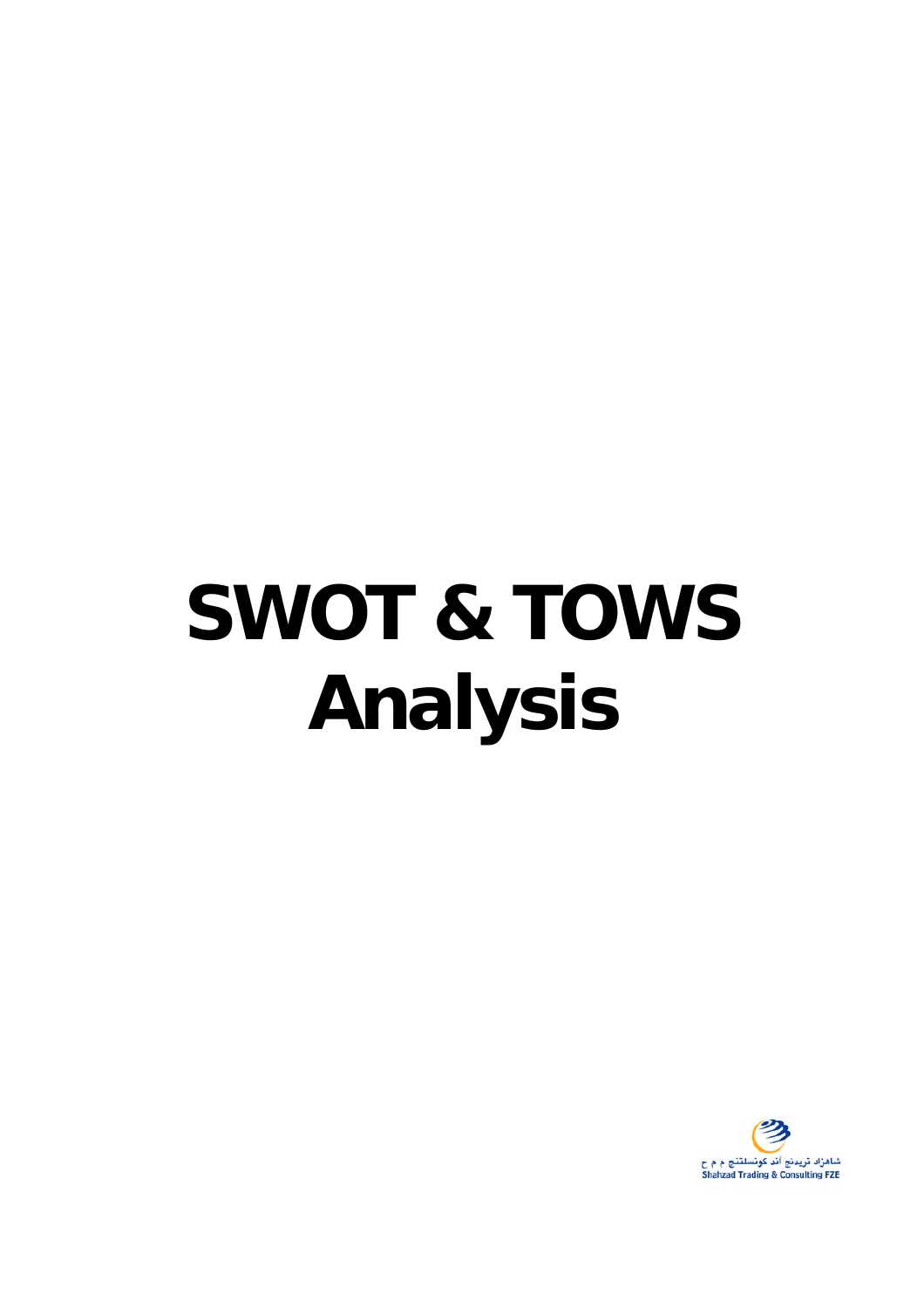

# **Table of Contents**

| <b>SWOT &amp; TOWS ANALYSISTABLE OF CONTENTS</b>         |                         |  |
|----------------------------------------------------------|-------------------------|--|
| <b>TABLE OF CONTENTS</b>                                 | $\boldsymbol{2}$        |  |
| UNDERSTANDING SWOT ANALYSIS                              | 3                       |  |
|                                                          |                         |  |
| <b>WHY USE THE TOOL?</b>                                 | 3                       |  |
| <b>HOW TO USE TOOL:</b>                                  | 3                       |  |
| STRENGTHS:                                               | $\mathfrak{Z}$          |  |
| <b>WEAKNESSES:</b>                                       | 3                       |  |
| <b>OPPORTUNITIES:</b>                                    | 3                       |  |
| THREATS:                                                 | 3                       |  |
| EXAMPLE:                                                 | $\overline{\mathbf{4}}$ |  |
| STRENGTHS:                                               | $\overline{4}$          |  |
| <b>WEAKNESSES:</b>                                       | 4                       |  |
| <b>OPPORTUNITIES:</b>                                    | 4                       |  |
| THREATS:                                                 | 4                       |  |
| <b>KEY POINTS:</b>                                       | $\overline{\mathbf{4}}$ |  |
| <b>CASE STUDY-SWOT ANALYSIS WAL-MART</b>                 | 5                       |  |
| <b>STRENGTHS</b>                                         | 5                       |  |
| <b>WEAKNESSES</b>                                        | 5                       |  |
| <b>OPPORTUNITIES</b>                                     | $\mathfrak{S}$          |  |
| <b>THREATS</b>                                           | 5                       |  |
| <b>CASE STUDY-SWOT ANALYSIS STARBUCKS</b>                | 6                       |  |
| <b>STRENGTHS</b>                                         | 6                       |  |
| <b>WEAKNESSES</b>                                        | 6                       |  |
| <b>OPPORTUNITIES</b>                                     | 6                       |  |
| <b>THREATS</b>                                           | 6                       |  |
| <b>CASE STUDY- SWOT ANALYSIS AT&amp;T</b>                | 7                       |  |
| UNDERSTANDING TOWS MATRIX                                | 8                       |  |
| <b>WHY USE THE TOOL?</b>                                 | 8                       |  |
| <b>HOW TO USE TOOL:</b>                                  | 8                       |  |
| STRENGTHS/OPPORTUNITIES:                                 | $8\,$                   |  |
| STRENGTH/THREATS:                                        | $8\,$                   |  |
| <b>WEAKNESSES/OPPORTUNITIES:</b>                         | $8\,$                   |  |
| <b>WEAKNESSES/THREATS:</b>                               | $8\,$                   |  |
| CASE STUDY- APPLICATION OF THE TOWS MATRIX TO VOLKSWAGEN | $\boldsymbol{9}$        |  |
| <b>WEAKNESSES AND THREATS (WT)</b>                       | 9                       |  |
| <b>WEAKNESSES AND OPPORTUNITIES (WO)</b>                 | 9                       |  |
| STRENGTHS AND THREATS (ST)                               | 9                       |  |
| STRENGTHS AND OPPORTUNITIES (SO)                         | 10                      |  |
|                                                          |                         |  |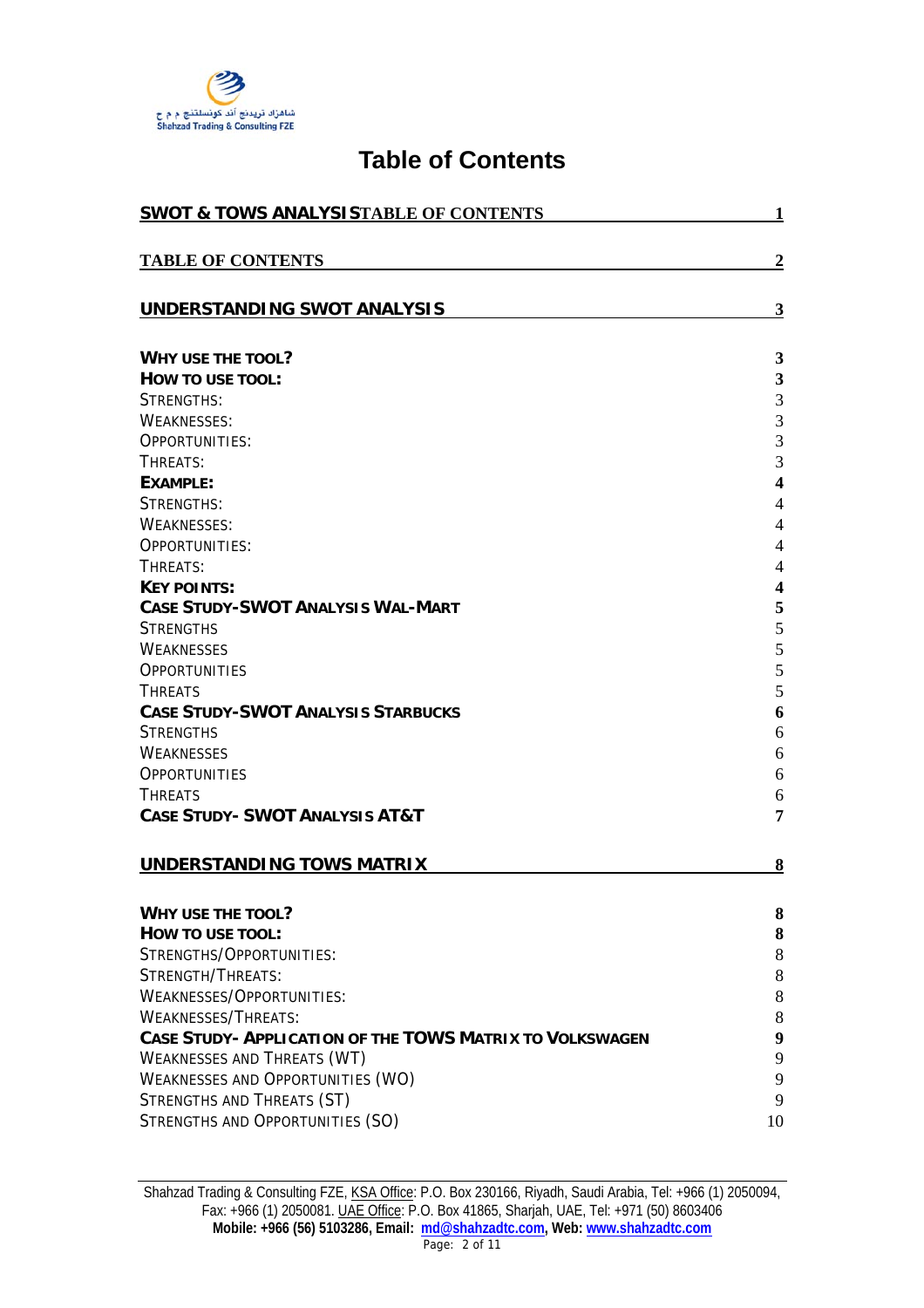

# **Understanding SWOT Analysis**

# **Why use the tool?**

SWOT Analysis is an effective way of identifying your Strengths and Weaknesses, and of examining the Opportunities and Threats you face.

# **How to use tool:**

To carry out a SWOT Analysis, write down answers to the following questions. Where appropriate, use similar questions:

#### **Strengths:**

- What advantages do you have?
- What do you do well?
- What relevant resources do you have access to?
- What do other people see as your strengths?

Consider this from your own point of view and from the point of view of the people you deal with. Don't be modest. Be realistic. If you are having any difficulty with this, try writing down a list of your characteristics. Some of these will hopefully be strengths!

In looking at your strengths, think about them in relation to your competitors - for example, if all your competitors provide high quality products, then a high quality production process is not strength in the market, it is a necessity.

#### **Weaknesses:**

- What could you improve?
- What do you do badly?
- What should you avoid?

Again, consider this from an internal and external basis: Do other people seem to perceive weaknesses that you do not see? Are your competitors doing any better than you? It is best to be realistic now, and face any unpleasant truths as soon as possible.

## **Opportunities:**

- Where are the good opportunities facing you?
- What are the interesting trends you are aware of?

Useful opportunities can come from such things as:

- Changes in technology and markets on both a broad and narrow scale
- Changes in government policy related to your field
- Changes in social patterns, population profiles, lifestyle changes, etc.
- Local Events

A useful approach to looking at opportunities is to look at your strengths and ask yourself whether these open up any opportunities. Alternatively, look at your weaknesses and ask yourself whether you could open up opportunities by eliminating them.

#### **Threats:**

- What obstacles do you face?
- What is your competition doing?
- Are the required specifications for your job, products or services changing?
- Is changing technology threatening your position?
- Do you have bad debt or cash-flow problems?
- Could any of your weaknesses seriously threaten your business?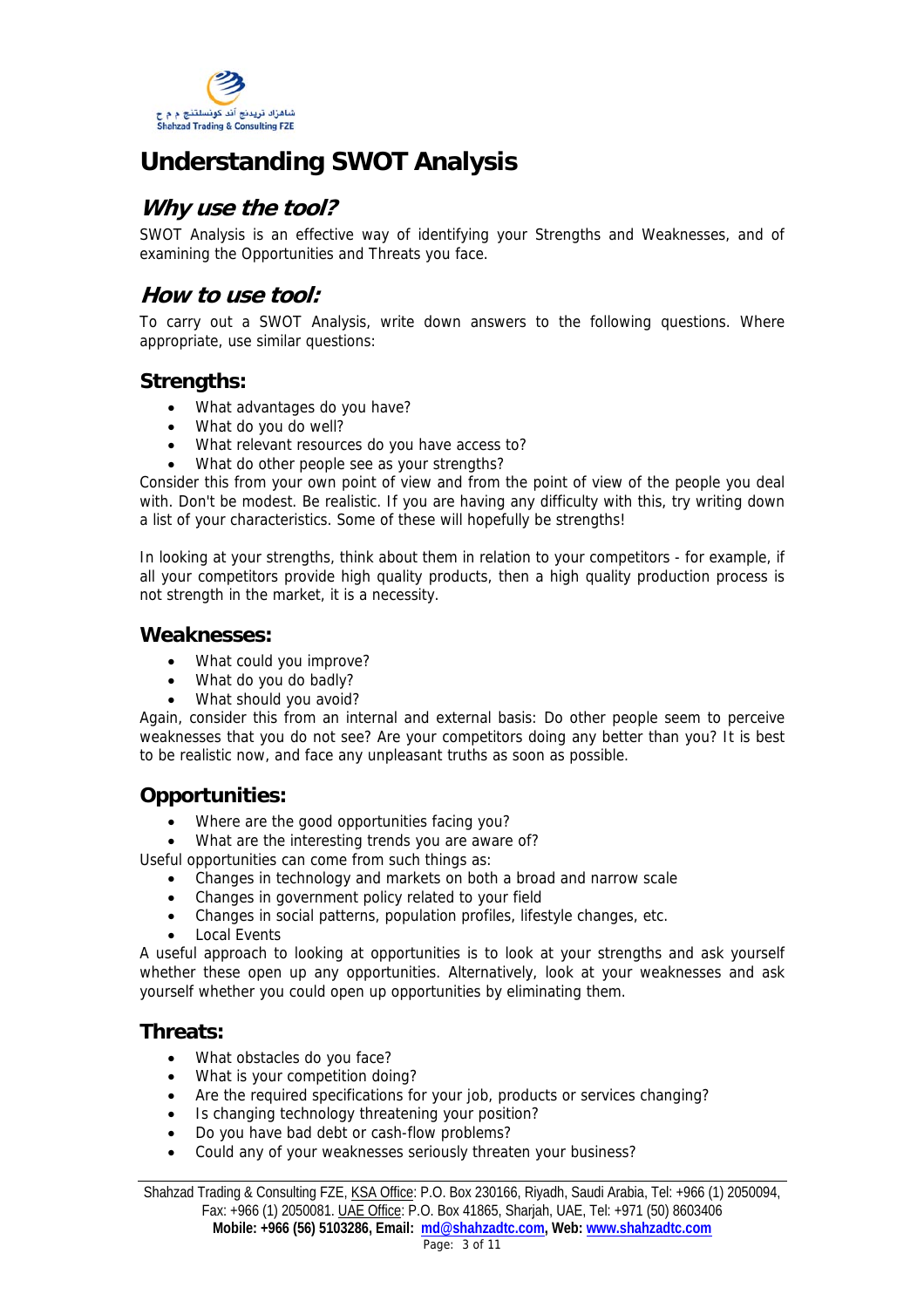

Carrying out this analysis will often be illuminating - both in terms of pointing out what needs to be done, and in putting problems into perspective.

You can also apply SWOT analysis to your competitors. This may produce some interesting insights!

# **Example:**

A start-up small consultancy business might carry out the following SWOT analysis:

## **Strengths:**

- We are able to respond very quickly as we have no red tape, no need for higher management approval, etc.
- We are able to give really good customer care, as the current small amount of work means we have plenty of time to devote to customers
- Our lead consultant has strong reputation within the market
- We can change direction quickly if we find that our marketing is not working
- We have little overhead, so can offer good value to customers

#### **Weaknesses:**

- Our company has no market presence or reputation
- We have a small staff with a shallow skills base in many areas
- We are vulnerable to vital staff being sick, leaving, etc.
- Our cash flow will be unreliable in the early stages

#### **Opportunities:**

- Our business sector is expanding, with many future opportunities for success
- Our local council wants to encourage local businesses with work where possible
- Our competitors may be slow to adopt new technologies

## **Threats:**

- Will developments in technology change this market beyond our ability to adapt?
- A small change in focus of a large competitor might wipe out any market position we achieve

The consultancy might therefore decide to specialize in rapid response, good value services to local businesses. Marketing would be in selected local publications, to get the greatest possible market presence for a set advertising budget. The consultancy should keep up-todate with changes in technology where possible.

# **Key points:**

SWOT analysis is a framework for analyzing your strengths and weaknesses, and the opportunities and threats you face.

**This will help you to focus on your strengths, minimize weaknesses, and take the greatest possible advantage of opportunities available. SWOT analysis becomes a USELESS exercise if it is not extended TOWS where** 

- **the strengths are used to capitalize on opportunities and to counter threats,**
- **the weaknesses are minimized using opportunities and both weaknesses and threats are avioided**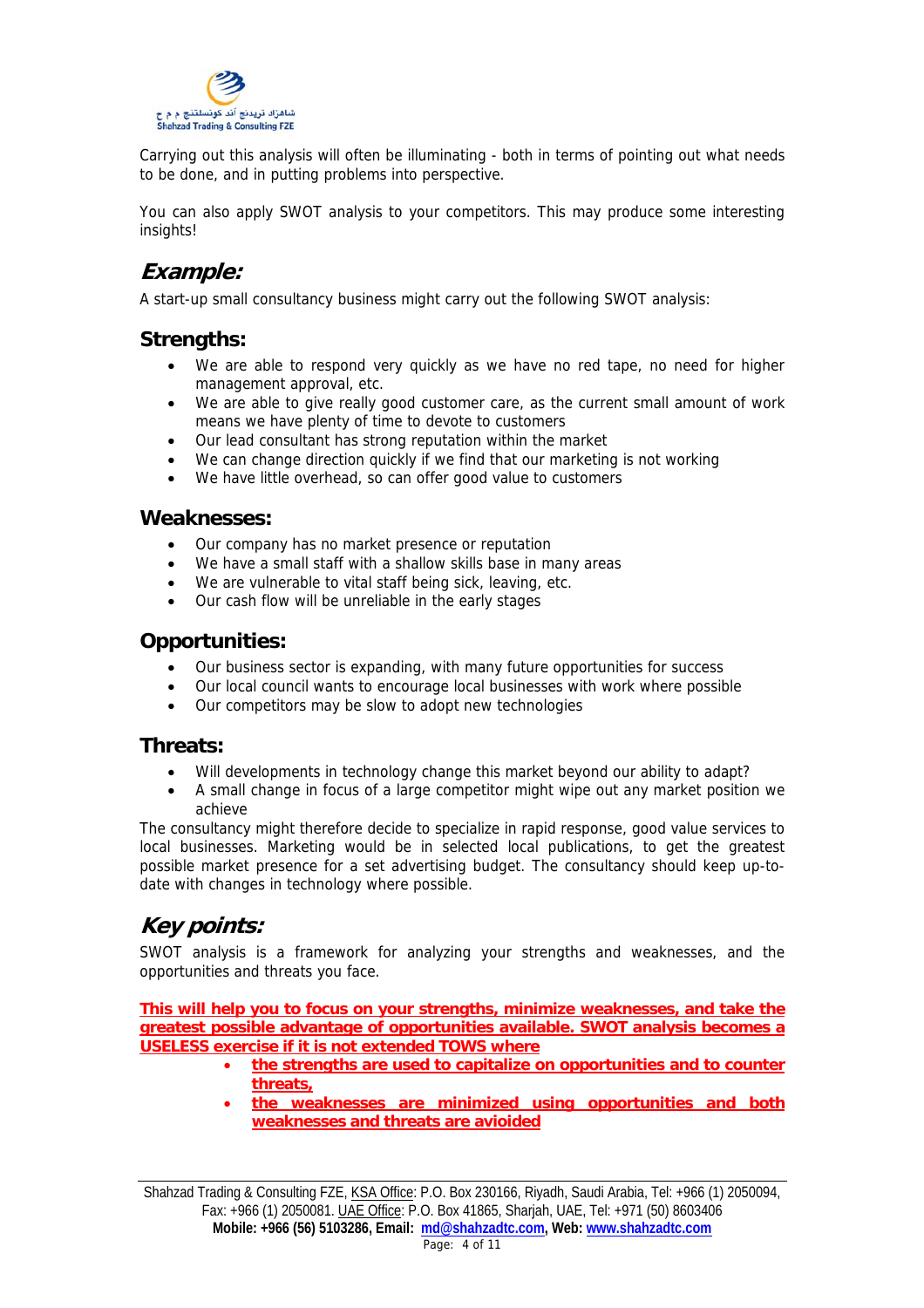

Carrying out a personal SWOT Analysis is an important step in finding life and career direction.

# **Case Study-SWOT Analysis Wal-Mart**

## **Strengths**

- Wal-Mart is a powerful retail brand. It has a reputation for value for money, convenience and a wide range of products all in one store.
- Wal-Mart has grown substantially over recent years, and has experienced global expansion (for example its purchase of the United Kingdom based retailer ASDA).
- The company has a core competence involving its use of information technology to support its international logistics system. For example, it can see how individual products are performing country-wide, store-by-store at a glance. IT also supports Wal-Mart's efficient procurement.
- A focused strategy is in place for human resource management and development. People are key to Wal-Mart's business and it invests time and money in training people, and retaining a developing them.

#### **Weaknesses**

- Wal-Mart is the World's largest grocery retailer and control of its empire, despite its IT advantages, could leave it weak in some areas due to the huge span of control.
- Since Wal-Mart sell products across many sectors (such as clothing, food, or stationary), it may not have the flexibility of some of its more focused competitors.
- The company is global, but has has a presence in relatively few countries Worldwide.

## **Opportunities**

- To take over, merge with, or form strategic alliances with other global retailers, focusing on specific markets such as Europe or the Greater China Region.
- The stores are currently only trade in a relatively small number of countries. Therefore there are tremendous opportunities for future business in expanding consumer markets, such as China and India.
- New locations and store types offer Wal-Mart opportunities to exploit market development. They diversified from large super centers, to local and mall-based sites.
- Opportunities exist for Wal-Mart to continue with its current strategy of large, super centers.

#### **Threats**

- Being number one means that you are the target of competition, locally and globally.
- Being a global retailer means that you are exposed to political problems in the countries that you operate in.
- The cost of producing many consumer products tends to have fallen because of lower manufacturing costs. Manufacturing cost has fallen due to outsourcing to low-cost regions of the World. This has lead to price competition, resulting in price deflation in some ranges. Intense price competition is a threat.

'Wal-Mart Stores, Inc. is the world's largest retailer, with \$256.3 billion in sales in the fiscal year ending Jan. 31, 2004. The company employs 1.6 million associates worldwide through more than 3,600 facilities in the United States and more than 1,570 units . . .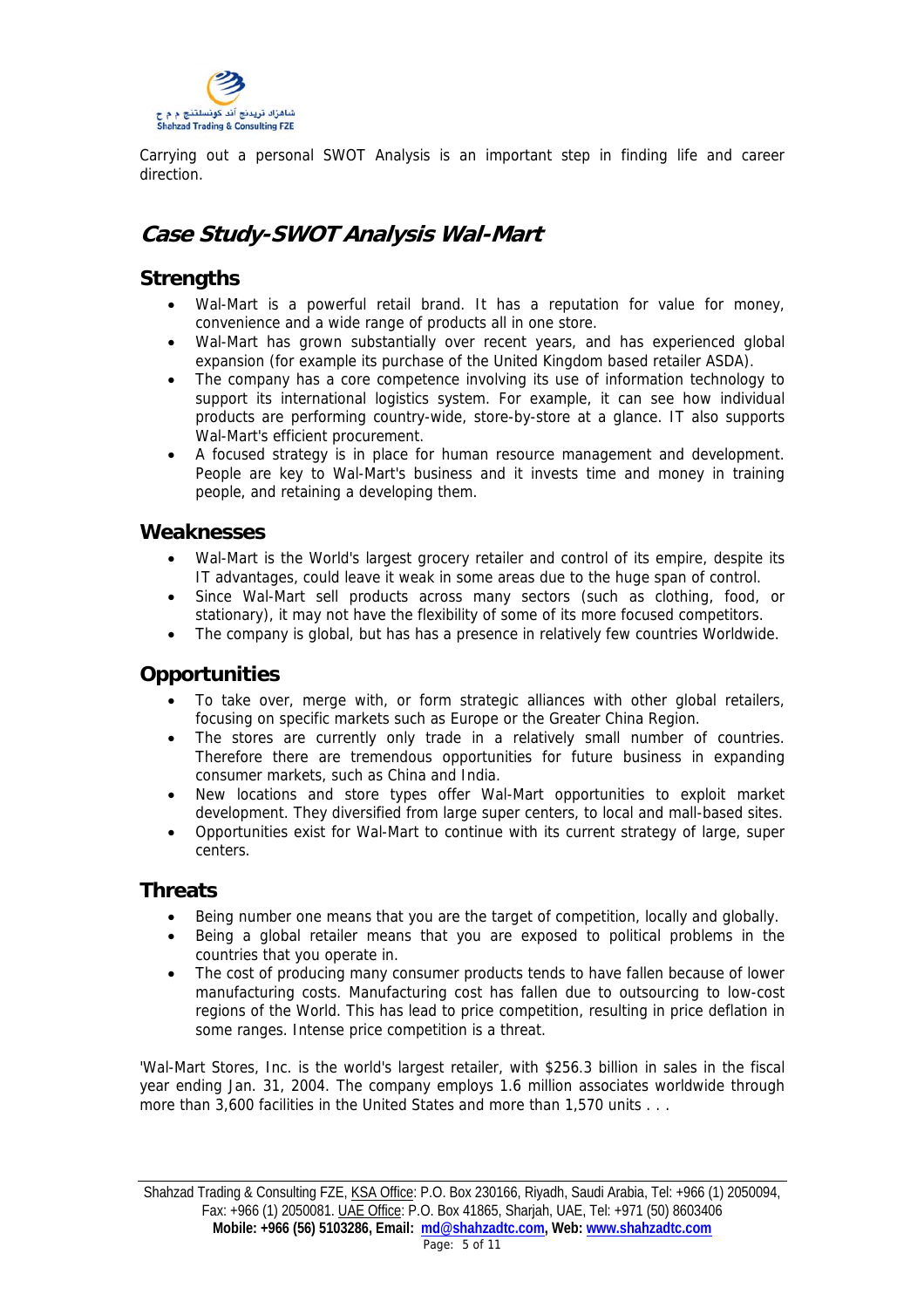

# **Case Study-SWOT Analysis Starbucks**

## **Strengths**

- Starbucks Corporation is a very profitable organization, earning in excess of \$600 million in 2004.The company generated revenue of more than \$5000 million in the same year.
- It is a global coffee brand built upon a reputation for fine products and services. It has almost 9000 cafes in almost 40 countries.
- Starbucks was one of the *Fortune Top 100 Companies to Work For* in 2005. The company is a respected employer that values its workforce.
- The organization has strong ethical values and an ethical mission statement as follows, 'Starbucks is committed to a role of environmental leadership in all facets of our business.'

#### **Weaknesses**

- Starbucks has a reputation for new product development and creativity. However, they remain vulnerable to the possibility that their innovation may falter over time.
- The organization has a strong presence in the United States of America with more than three quarters of their cafes located in the home market. It is often argued that they need to look for a portfolio of countries, in order to spread business risk.
- The organization is dependant on a main competitive advantage, the retail of coffee. This could make them slow to diversify into other sectors should the need arise.

## **Opportunities**

- Starbucks are very good at taking advantage of opportunities.
- In 2004 the company created a CD-burning service in their Santa Monica (California USA) cafe with Hewlett Packard, where customers create their own music CD.
- New products and services that can be retailed in their cafes, such as Fair Trade products.
- The company has the opportunity to expand its global operations. New markets for coffee such as India and the Pacific Rim nations are beginning to emerge.
- Co-branding with other manufacturers of food and drink, and brand franchising to manufacturers of other goods and services both have potential.

## **Threats**

- Who knows if the market for coffee will grow and stay in favor with customers, or whether another type of beverage or leisure activity will replace coffee in the future?
- Starbucks are exposed to rises in the cost of coffee and dairy products.
- Since its conception in Pine Place Park, Seattle in 1971, Starbucks' success has lead to the market entry of many competitors and copy cat brands that pose potential threats.

'Starbucks' mission statement is *'Establish Starbucks as the premier purveyor of the finest* coffee in the world while maintaining our uncompromising principles while we grow.'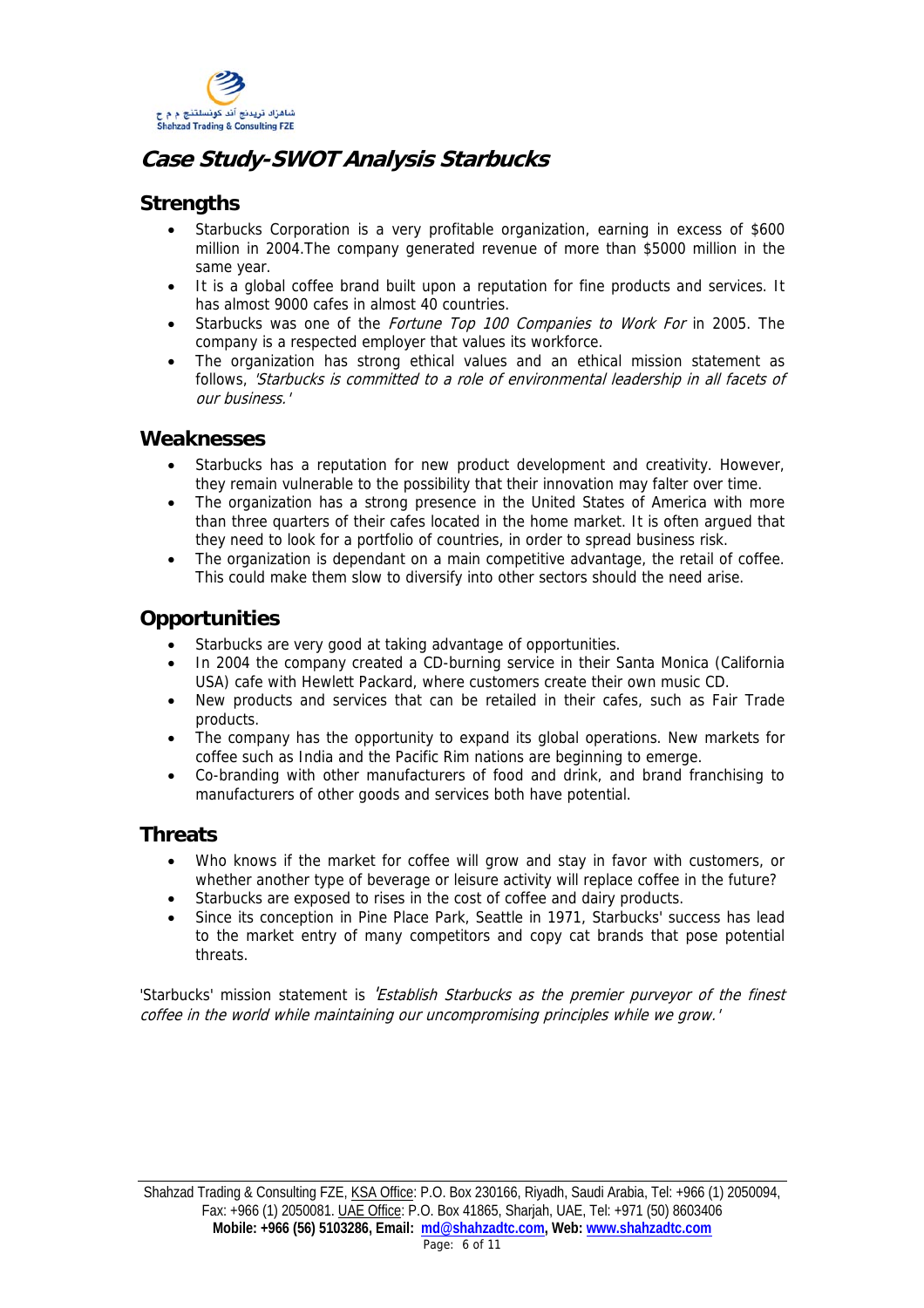

# **Case Study- SWOT Analysis AT&T**

| <b>ATET WIRELESS</b>                                                             |  |  |
|----------------------------------------------------------------------------------|--|--|
| <b>STRENGTHS</b>                                                                 |  |  |
| Significant enterprise experience and nationwide<br>»<br><b>EDGE coverage</b>    |  |  |
| >> Best spectrum position among U.S. carriers                                    |  |  |
| >> Strong developer-support program                                              |  |  |
| <b>WEAKNESSES</b>                                                                |  |  |
| >> Low subscriber growth and high churn rate                                     |  |  |
| >> Poor reputation for coverage and service                                      |  |  |
| <b>OPPORTUNITIES</b>                                                             |  |  |
| Merger with Cingular provides dominant market<br>and spectrum positions          |  |  |
| >> Aggressive deployment of UMTS enhances<br>perception of technology leadership |  |  |
| <b>THREATS</b>                                                                   |  |  |
| >> Verizon may be first with nationwide 3G EV-DO<br>services                     |  |  |
| Integration of Cingular and AT&T workforces will be<br>challenging               |  |  |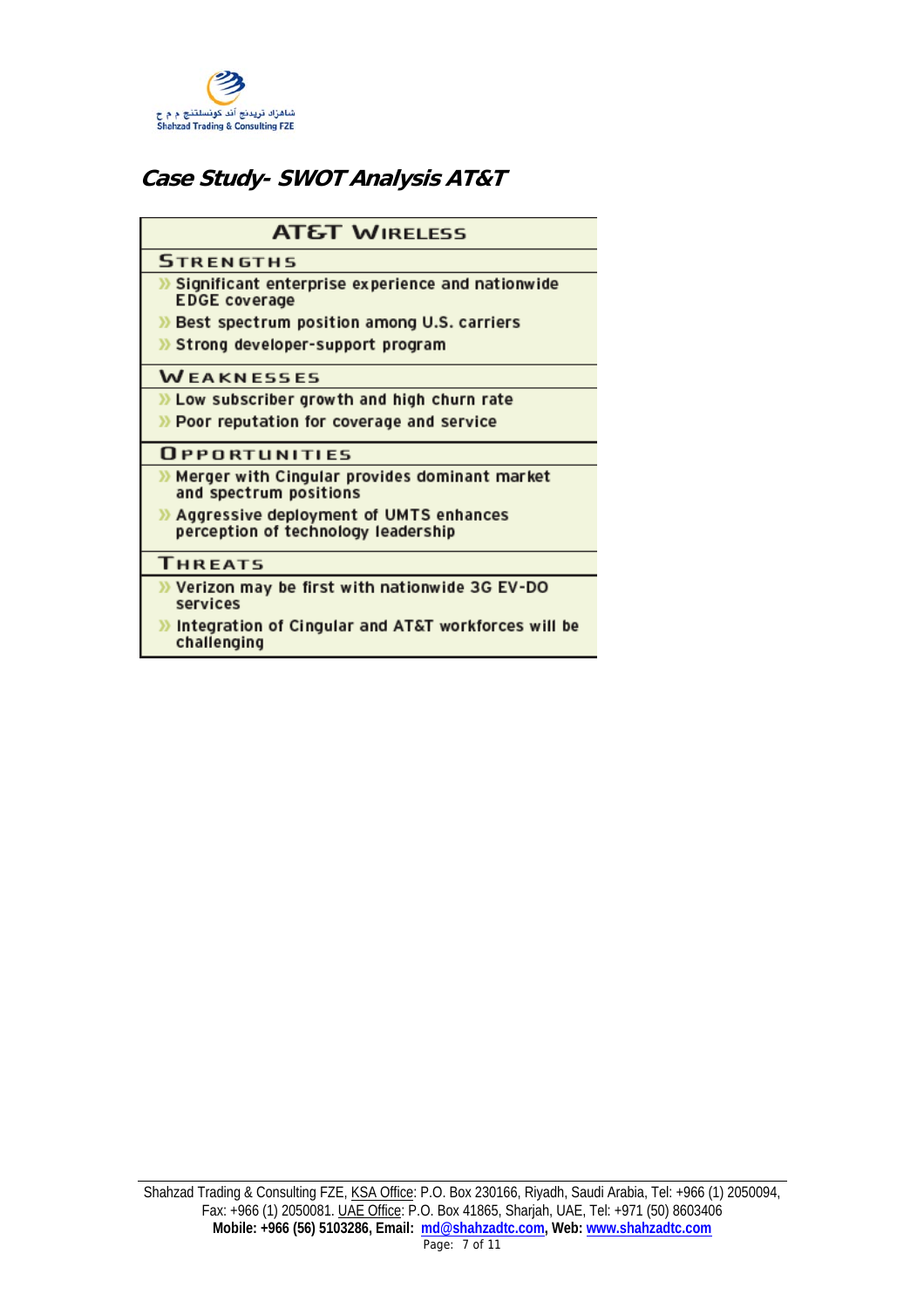

# **Understanding TOWS Matrix**

# **Why use the tool?**

TOWS Analysis is an effective way of combining a) internal strengths with external opportunities and threats, and b) internal weaknesses with external opportunities and threats to develop a strategy.

# **How to use tool:**

To carry out a TOWS Analysis, consider the following combinations:

# **Strengths/Opportunities:**

Consider all strengths one by one listed in the SWOT Analysis with each opportunity to determine how each internal strength can help you capitalize on each external opportunity.

## **Strength/Threats:**

Consider all strengths one by one listed in the SWOT Analysis with each threat to determine how each internal strength can help you avoid every external threat.

## **Weaknesses/Opportunities:**

Consider all weaknesses one by one listed in the SWOT Analysis with each opportunity to determine how each internal weakness can be eliminated by using each external opportunity.

#### **Weaknesses/Threats:**

Consider all weaknesses one by one listed in the SWOT Analysis with each threat to determine both can be avoided.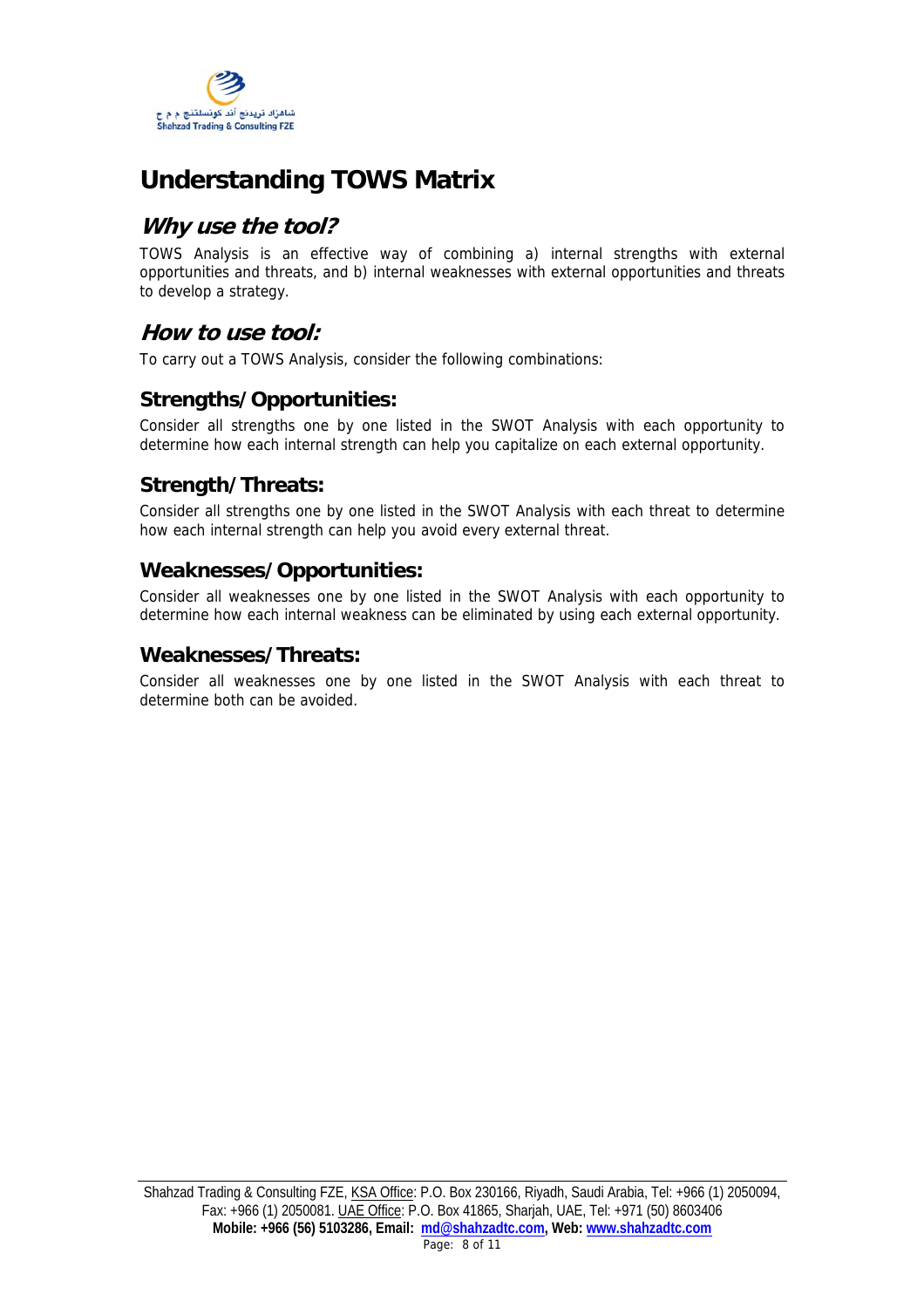

# **Case Study- Application of the TOWS Matrix to Volkswagen**

Volkswagen (VW) was chosen because it demonstrates how **a** successful company experienced great difficulties in the early 1970s, but then developed a strategy that resulted in an excellent market position in the late 1970s. The TOWS Matrix shown in Figure 1 will focus on the crucial period from late 1973 to early 1975. The external threats and opportunities pertain mostly to the situation VW faced in the United States, but a similar situation prevailed in Europe at that time.

## **Weaknesses and Threats (WT)**

A company with great weaknesses often has to resort to a survival strategy. VW could have seriously considered the option of a joint operation with Chrysler or American Motors. Another alternative would have been to withdraw from the American market altogether. Although in difficulties VW did *not* have to resort to a survival strategy because the company still had much strength. Consequently, a more appropriate strategy was to attempt to overcome the weaknesses and develop them into strengths. In other words, the direction was toward the strength-opportunity position (SO) in the matrix shown as Figure 1. Specifically, the strategy was to reduce the competitive threat by developing a more flexible new product line that would accommodate the needs and desires of the car-buying public.

## **Weaknesses and Opportunities (WO)**

The growing affluence of customers has resulted in 'trading up' to more luxurious cars. Yet, VW had essentially followed a one-model policy which presented a problem when the design of the Beetle became obsolete A new model line had to be introduced to reach a wider spectrum of buyers. In order to minimize the additional costs of a multi product line, the building block principle was employed in the design of the new cars. This allowed using the same parts for different models that ranged from the relatively low-priced Rabbit to the higher priced Audi line.

Another weakness at VW was the rising costs in Germany. For example, in 1973 wages and salaries rose 19 per cent over the previous year. Similarly, increased fuel costs made the shipping of cars to the United States more costly. This situation favored setting up an assembly plant in the United States. However, this also created some problems for VW because it had no experience in dealing with American organized labor. To overcome this weakness, VW's tactic was to recruit managers from Detroit who were capable of establishing good union relations.

# **Strengths and Threats (ST)**

One of the greatest threats to VW was the continuing appreciation of the Deutsche Mark against the dollar. For example, from October 1972 to November 1973 the mark appreciated 35 percent. This meant higher prices for the buyer. The result, of course, was a less competitive posture. Japanese and American automakers obtained an increasingly larger share of the small-car market. To reduce the threats of competition and the effects of the unfavorable exchange rate, VW was forced to build an assembly plant in the United States.

Another strategy for meeting competitive pressures was to build on VW's strengths by developing a car based on advanced-design technology. The result of this effort was the Rabbit, a model with features later adopted by many other car manufacturers.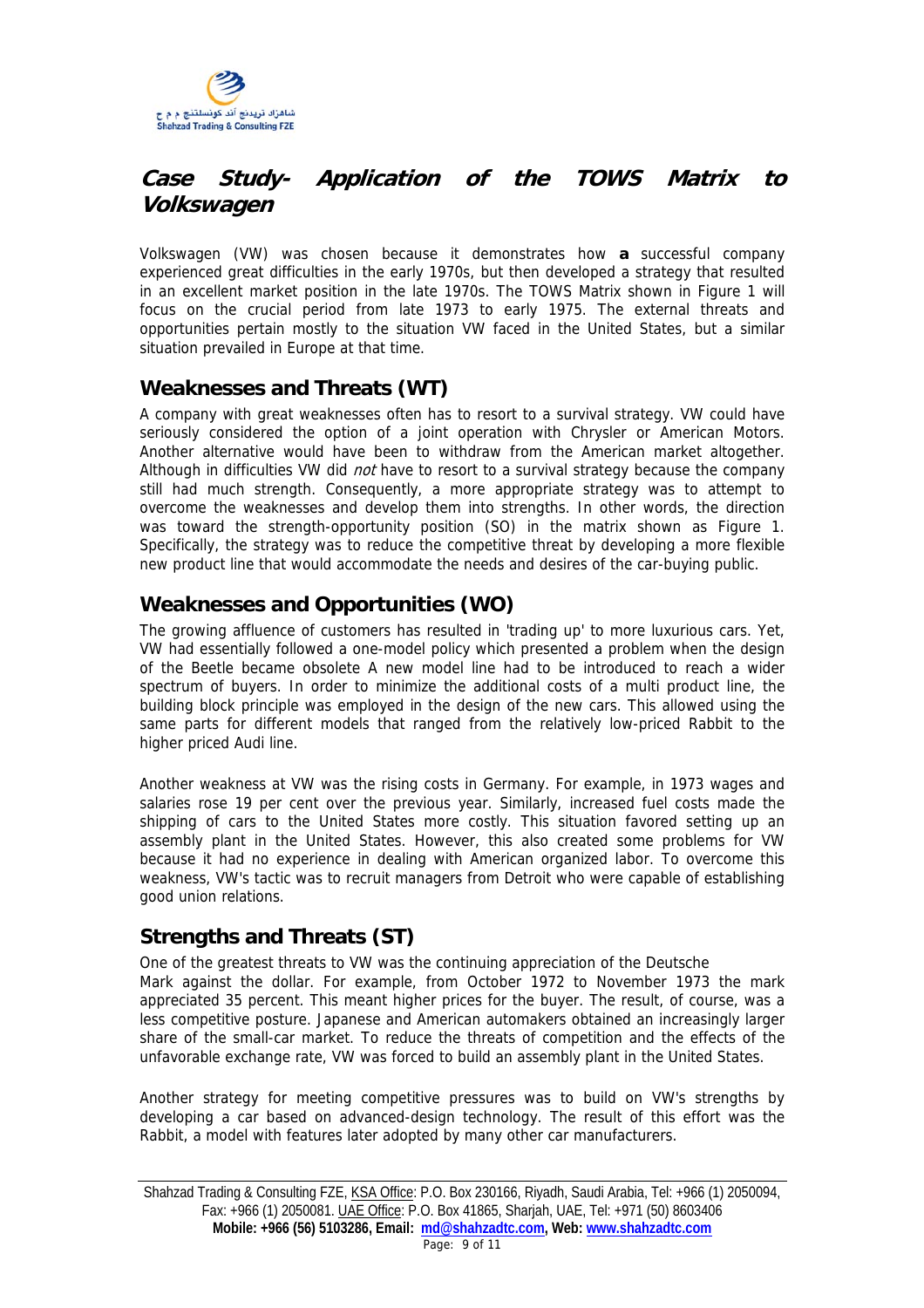

The oil crisis in 1973-1974 not only caused a fuel shortage, but also price rises, a trend that has continued. To meet this threat, VW used its technological capabilities not only to improve its engines (through the use of fuel injection, for examples), but also to develop the very fuel-efficient Diesel engine. This tactic, which was congruent with its general strategy, helped improve the firm's market position.

# **Strengths and Opportunities (SO)**

In general, successful firms build on their strengths to take advantage of opportunities. VW is no exception. Throughout this discussion VW's strengths in research, development, engineering, and its experience m production technology became evident. These strengths, under the leadership of Rudolf Leiding, enabled the company to develop a product line that met market demands for an economical car (the Rabbit, successor to the Beetle), as well as the tastes for more luxurious cars with many available options (Scirocco and the Audi line). Eventually the same company's strengths enabled VW to plan and build the assembly facility in New Stanton, Pennsylvania. Thus, YW could benefit from substantial concessions granted by the state government to attract VW which, in turn, provided many employment opportunities.

In another tactical move, VW manufactured and sold small engines to Chrysler and American Motors. These companies urgently needed small engines for installation in their own cars and revenues from these sales improved the financial position of VW.